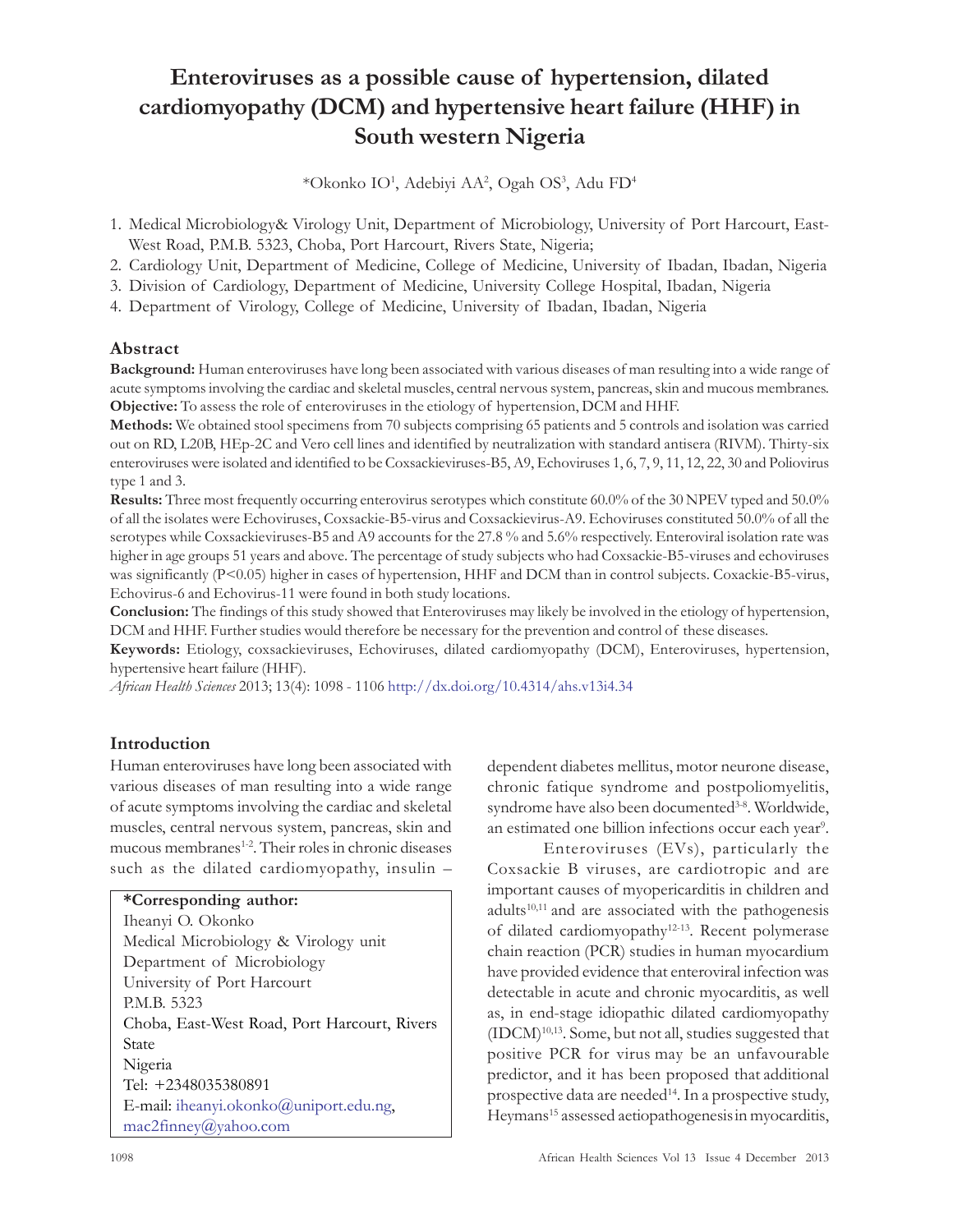including a positive PCR for virus and serum as viral and autoimmune markers.

Previousstudies by Mahrholdt et al.<sup>16</sup>; Heymans et al.<sup>17</sup>; Heymans<sup>15</sup>; Maekawa et al.<sup>18</sup> and Caforio et al.<sup>19</sup> have also shown that many viruses are capable of damaging the heart during their replication which often causes damage to the heart cells in 25-50% of all cases of acute heart failure. Pauschinger et al.<sup>20</sup> found 24 of 94 patientswith IDCM leading to heart failure to have either adenoviral or enteroviral polymerase chain reaction positivity from clinical heart samples.

Cardiomyopathy been reported to be associated with viruses like coxsackieviruses, adenovirus, and echovirus. Enteroviruses and adenoviruses have been considered the most common pathogensof viral cardiomyopathy, but parvovirus B19 (PVB19) is increasingly found in endomyocardial biopsies of patients with acute myocarditis or IDCM16,21. Recent biopsy seriesin patients with DCM have revealed that long-term persistence of cardiotropic viruses triggers heart failure at long term: >70% of patients with DCM carry a cardiotropic virus in the heart as reported by Tschope et al.<sup>22</sup> and Kuhl et  $al.^{23}$ .

Isolation and identification of enteroviruses is important to establish an etiologic/epidemiologic link among cases during an outbreak and to recognize serotype-specific cases, such as dilated cardiomyopathy and hypertensive heart failures. Confirmation of a suspected enterovirus infection is important for management of patient, prognosis, reducing hospitalization, preventing outbreaks, and excluding other infectious diseases, and therefore prevents unprescribed antibiotic usage. In addition, rapid confirmatory diagnosis of enteroviral infections could facilitate use of the novel antiviral drugs, such as pleconaril, targeted at the *Picornaviridae*<sup>24-26</sup>. However, the impact of the endemic enteroviral infection on the cardiovascular system in Africans has received scanty attention by researchers. There is, however, dearth of literatures on the precise role or contributions of enteroviruses in the pathogenesis of DCM and HHF in Nigeria. Thus, this study attempted to isolate and identify enteroviruses as a possible cause of hypertension, DCM and HHF in South Western Nigeria.

#### Methods

#### Study Area

All of the patients used for this study came from Ibadan city in Oyo state, one of the largest city in Africa and its immediate environs and few were from Abeokuta and its envirions both in South- Western, Nigeria.

#### Study Population

Informed consent was obtained from each patient before investigations were carried out. A total of seventy (70) subjects (comprising 65 patients and 5 controls) were selected for studies based on M-mode echocardiography (ages 4-83 years; mean age: 49.7 years). The 65 study subjects comprised 48 (73.8%) males and 17(26.2%) females (Table 3) while the control groups comprised 4(80.0%) males and 1(20.0%) female (Table 4). The study subjects were so confirmed of the clinical condition by the Consultant Cardiologists. The control subjects were also so confirmed free of the clinical conditions. Demographic and clinical information of the subjects were obtained by chart abstraction and recorded on a prepared data collection form. Other relevant information such as socio-economic status, occupation, history of smoking and alcohol intakes and parity (females only) were obtained using a Performa specially designed for this purpose.

#### Sample collection

Stool samples were collected aseptically from the subjects (65 patients and 5 controls) and the laboratory investigation such as viral isolation and identification carried out according to standard laboratory procedures of WHO manual<sup>28</sup>. All specimens were collected aseptically and transported in cold chain. The 70 samples from 65 patients and 5 controls were analyzed anonymously, as required by ethical rules<sup>27</sup>.

#### Specimens preparation for virus isolation

All stool samples were treated with chloroform before inoculation into cell culture<sup>28</sup>.

#### Cell lines and tissue culture media

Green monkey kidney (Vero), human epidermoid carcinoma (HEp-2) and human rhabdomyosarcoma (RD), and genitically engineered mouse cell (L20B) lines were used in this study<sup>28</sup>. With adherence to aseptic procedures and WHO<sup>28</sup> protocols, cells seeded into test tubes and at specified cell concentrations. Cell lines were cultured in Eagle's minimum essential medium with Earle's salts (Gibco, Invitrogen, Paisley, UK/ Gibco, BRL, Grand Island, N.Y.) supplemented with 5% /10% fetal bovine serum, 2 mM Lglutamine, 26.8 mM NaHCO3, 100 U of penicillin per ml, and 100g of streptomycin per ml and amphotericin B [0.25g/ ml]). All tissue culture media and reagents were composed and prepared according to the working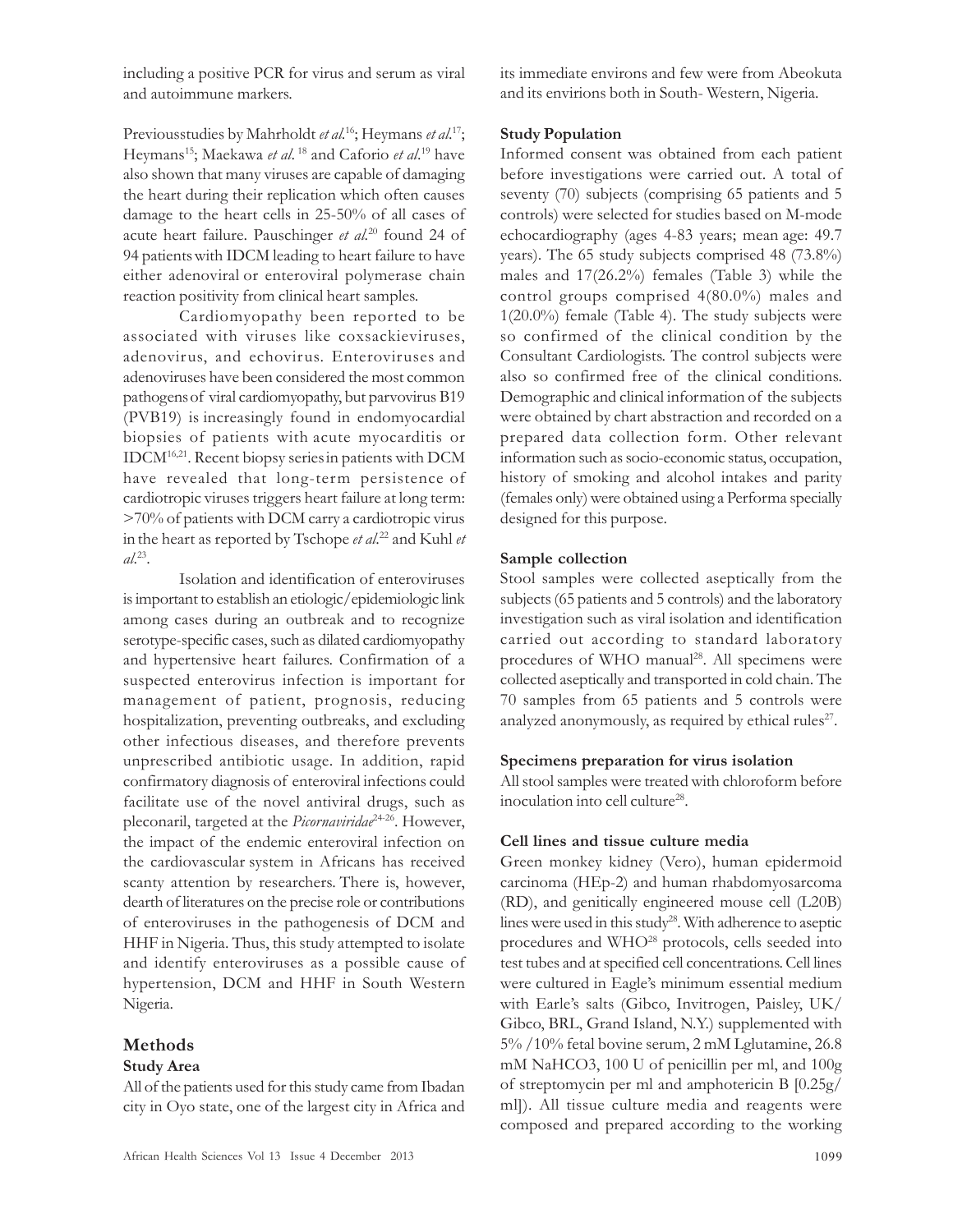standard method described by WHO<sup>28</sup> for the virologic investigation of enteroviruses.

#### Virus isolation

Virus isolation and in vitro propagation was carried out using Vero, HEp-2, RD and L20B and all processed stool samples were inoculated onto monolayers of these four different cell lines and incubated in the stationary sloped position at 37°C. The cultured tubes were observed daily, using a standard/inverted microscope, for appearance of cytopathic effect (CPE) characteristic for enterovirus for the first 7 days; day 10 and finally at 14 days post-inoculation as described by  $\rm WHO^{28}.$ 

#### Virus identification

Poilo and NPEVs isolated in this study were identified using specific polyclonal antisera as described by the WHO<sup>28</sup> standard protocols for identifications of polio and non-polio enteroviruses.

#### Antisera

Pooled horse antisera against the most frequently isolated ECHO and Coxsackieviruses were provided by the National Institute of Public Health and the Environment (RIVM), Bilthoven, The Netherlands. Interpretation of the results was done with the assistance of a list of the neutralization patterns of individual viruses<sup>28</sup>.

#### Identification by Neutralization Assay

Identification of virus serotypes was performed by neutralization test using type-specific antisera (National Institute of Public Health and the Environment, The Netherlands) as described by WHO<sup>28</sup>.

#### Virus titration

Virus titre was determined by measuring  $TCID_{50}$  of each virus isolate in RD cells, as previously described<sup>28</sup>.

## Results

#### Virus isolations

A total of 36 isolates belonging to 10 clearly defined enterovirus serotypes were recovered from samples collected from the subjects confirmed to be DCM and HHF. One of the 36 isolates was recovered from the control group. The cell line of the positive samples showed cellular degeneration as cytopathic effect (CPE) which was very rapid, becoming 4<sup>+</sup> in 1-3 days with all cells detached from the glass base. CPE for the remaining enteroviruses generally requires 4-7 days or longer and often accompanied by individual small, round, and sometimes refractile cells or by a degenerative appearance across the monolayer, and might not progress to 4<sup>+</sup>or general cell lysis. CPE for the remaining were not specific for enteroviruses and were not tested further.

## Virus typing and identification

Table 1 shows the frequency of enteroviruses among the various studied groups. The 10 serotypes were identified as Coxsackie-B5-viruses [10 (27.8%)], echovirus 6 and 11 [4 (11.1%) each], echovirus 7, 9, 12, and 30 [2 (5.6%) each], Coxsackievirus A9 [2(5.6%)], poliovirus (PV) type 1 [2(5.6%)], PV3  $[2(5.6\%)]$  and mixture of PV1 and PV3  $[2(5.6\%)]$ , and echovirus 1 and 22 [1 (2.8%) each] as shown in table 1.

Table 1: Frequency of Occurrence of Enteroviral Isolates

| <b>Enteroviral Isolates</b> | $No. (^{\%})$ | Subjects $(\%)$    |         |                    | Locations $(\%)$   |
|-----------------------------|---------------|--------------------|---------|--------------------|--------------------|
|                             |               | Study              | Control | FMC,               | UCH,               |
|                             |               | Groups             | Groups  |                    |                    |
| Coxsackie-B5-virus          | 10(27.8)      | $^{+}$             |         | $\pm$              | $^{+}$             |
| Echovirus 7                 | (5.6)<br>2    | $^{+}$             |         |                    | $^{+}$             |
| Echovirus 11                | 4(11.1)       | $\hspace{0.1mm} +$ |         | $\pm$              | $\, +$             |
| Echovirus 9                 | 2 $(5.6)$     | $^{+}$             |         |                    | $^{+}$             |
| Echovirus 6                 | 4(11.1)       | $^{+}$             |         | $\pm$              | $^{+}$             |
| Coxsackievirus-A9           | (5.6)<br>2    | $\hspace{0.1mm} +$ |         | $^{+}$             |                    |
| Echovirus 1                 | (2.8)         | $^{+}$             |         | $\pm$              |                    |
| Echovirus 22                | (2.8)         | $^{+}$             |         | $\hspace{0.1mm} +$ |                    |
| Echovirus 12                | (5.6)<br>2    | $\pm$              |         | $\pm$              | ╇                  |
| Echovirus 30                | (5.6)<br>2    | $^{+}$             |         |                    | $^{+}$             |
| Poliovirus 1 (PV1)          | (5.6)<br>2    | $\,+\,$            |         | $\pm$              | $^{+}$             |
| Poliovirus 3 (PV3)          | (5.6)<br>2    | $\pm$              |         | $^+$               | $\hspace{0.1mm} +$ |
| PV1+PV3 Mixtures            | (5.6)<br>2    | $^{+}$             | $^{+}$  | $\pm$              | $^{+}$             |
| Total                       | 36(100.0)     | 35(97.2)           | 1(2.8)  | 7(19.4)            | 29(80.6)           |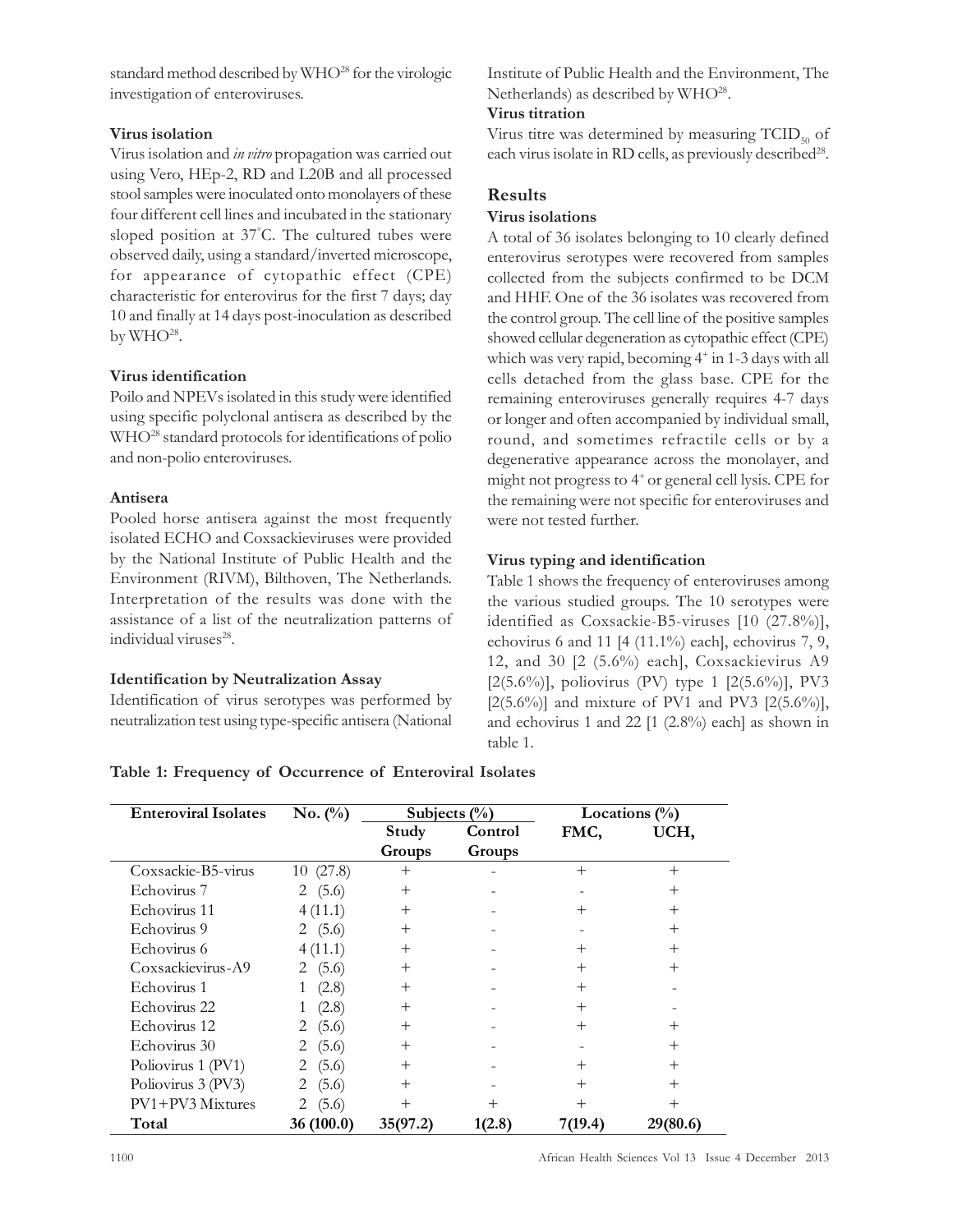### Distribution of Enterovirus Isolates in relation to the group studied

Table 2 shows the distribution of enterovirus isolates in relation to patient groups studied. It showed that enteroviral infection was most prevalent among study subjects with DCM [26(63.4%)], followed by hypertensives [8(40.0%)], and HHF [1(25.0%)]. However, one (20.0%) of the controls was positive for enterovirus.

#### Distribution of Enterovirus Isolates in relation to Location of study

Table 3 shows distribution of enterovirus isolates in relation to locations of study. It showed that enteroviral infection was more prevalent among subjects at FMC, Abeokuta [6(60.0%)] than their counterparts at UCH, Ibadan [29(52.7%)]. It also showed that 1(50.0%) of the two controls from Abeokuta was positive for enterovirus (table 3).

| No.           | No.             | <b>Control Groups</b>      | No.            | No. Positive   |
|---------------|-----------------|----------------------------|----------------|----------------|
| <b>Tested</b> | <b>Positive</b> |                            | <b>Tested</b>  | $\binom{0}{0}$ |
| $(\%)$        | $(\%)$          |                            | $\binom{0}{0}$ |                |
| 0(0.0)        | 0(0.0)          | Normotensives              | 5(100.0)       | 1(20.0)        |
| 20(30.8)      | 8(40.0)         | <b>Hypertensives</b>       | 0(0.0)         | 0(0.0)         |
| 4(6.2)        | 1(25.0)         | Hypertensive Heart failure | 0(0.0)         | 0(0.0)         |
|               |                 |                            |                |                |
| 41(63.1)      | 26(63.4)        | Dilated Cardiomyopathy     | 0(0.0)         | 0(0.0)         |
| 65(100.0)     | 35(53.8)        | Total                      | 5(100.0)       | 1(20.0)        |
|               |                 |                            |                |                |

| Gender         | No. Tested $(\%)$ | No. Positive $(\%)$ |
|----------------|-------------------|---------------------|
| Study groups   |                   |                     |
| UCH,           | 55(84.6)          | 29(52.7)            |
| FMC,           | 10(15.4)          | 6(60.0)             |
| Total          | 65(100.0)         | 35(53.8)            |
| Control groups |                   |                     |
| UCH,           | 3(82.9)           | 0(0.0)              |
| FMC,           | 2(17.1)           | 1(50.0)             |
| Total          | 5(100.0)          | 1(20.0)             |

# Distribution of Enterovirus Isolates in relation to various risk factors and demographics of subjects

Table 4 shows the distribution of enterovirus isolates in relation to various risk factors and demographics of study subjects. It showed that enteroviral infection was more prevalent among ages 51 years and above  $[19(54.3\%)$ ] compared to their counterparts in ages below 51 years [16(53.3%)]. However, this difference was not statistically significant ( $p$ >0.05). The distribution of enteroviruses in relation to sex is shown in table 4. It showed that enteroviral infection was more prevalent among males [27(56.3%)] compared to their female counterparts [8(47.1%)]. The results showed that the enterovirus isolates occurred frequently among the low-income class subjects (73.5%) and high-income class subjects  $(60.0\%)$  compared to their counterparts in the 4 member-middle class (19.0%). There was a significant difference in the rate of enteroviral infection between subjects in the high and the low socio-economic groups  $(p<0.05)$ .

Enteroviral isolates were more prevalent among farmers (100.0%). This was followed by businessmen and unemployed subjects (66.7% each), traders  $(61.0\%)$ , civil servants  $(60.0\%)$ , students  $(57.1\%)$ , clergy, custom officer and pensioners  $(50.0\%$ each). Enteroviral isolates were least prevalent among professionals (25.0%) while no enterovirus isolates was obtained from the teachers studied (table 4).

From table 4, it showed that enteroviral infection was highest among subjects with history of heart failure (63.4%), hypertension (56.1%), DCM (61.0%), alcoholics (73.3%), smoking (75.0%), and multiparious females (66.7%) compared to their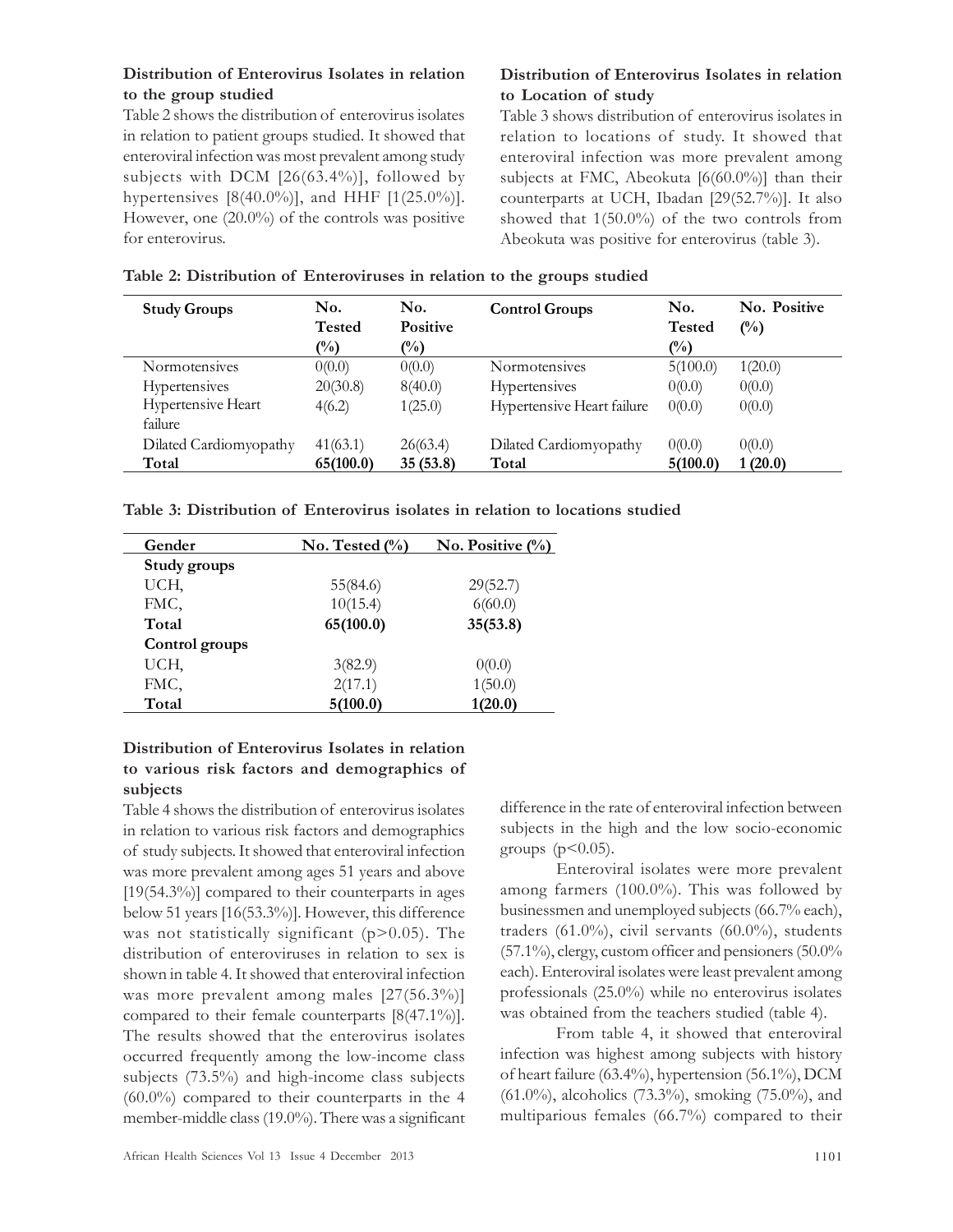counterparts without such history. Females with no history of pregnancy (nulliparious) had the least enteroviral infection rate (12.5%). There was a significant association  $(p<0.05)$  between the rate of enterovirus infection and clinical history of subjects (table 4). Statistically, enterovirus isolation rate was significantly (p<0.05) higher in those with hypertension, DCM and HHF than those in the control group (table 4).

Table 4 shows the distribution of enterovirus isolates in relation to various risk factors and demographics of control subjects. It showed that enteroviral infection was only found among male control subject age 51 years and above [1(25.0%)]. The control results also showed that the enterovirus isolates occurred only among the low-income class and a farmer (table 4). Statistically, enterovirus isolation rate was significantly ( $p$ <0.05) higher in the study group than the control group (table 4).

| <b>Risk Factors</b>             |                     | <b>Study Groups</b>     | <b>Control Groups</b> |                         |  |
|---------------------------------|---------------------|-------------------------|-----------------------|-------------------------|--|
|                                 | No.                 | Tested No. Positive No. |                       | Tested No. Positive (%) |  |
|                                 | $(^{0}/_{0})$       | $(^{0}_{0})$            | $(^{0}/_{0})$         |                         |  |
| Age group (years)               |                     |                         |                       |                         |  |
| Below 51                        | 30(44.6)            | 16(53.3)                | 1(20.0)               | 0(0.0)                  |  |
| 51 and above                    | 35(55.4)            | 19(54.3)                | 4(80.0)               | 1(25.0)                 |  |
| Gender                          |                     |                         |                       |                         |  |
| Male                            | 48(73.8)            | 27(56.3)                | 4(80.0)               | 1(25.0)                 |  |
| Female                          | 17(26.2)            | 8(47.2)                 | 1(20.0)               | 0(0.0)                  |  |
| <b>Clinical History</b>         |                     |                         |                       |                         |  |
| <b>History of Heart Failure</b> |                     |                         |                       |                         |  |
| Yes                             | 41(63.1)            | 26(63.4)                | 0(0.0)                | 0(0.0)                  |  |
| No                              | 24(36.9)            | 9(37.5)                 | 5(100.0)              | 1(20.0)                 |  |
| <b>History of Hypertension</b>  |                     |                         |                       |                         |  |
| Yes                             | 41(63.1)            | 23(56.1)                | 0(0.0)                | 0(0.0)                  |  |
| No                              | 24(36.9)            | 12(50.0)                | 5(100.0)              | 1(20.0)                 |  |
| <b>History of DCM</b>           |                     |                         |                       |                         |  |
| Yes                             | 41(63.1)            | 25(61.0)                | 0(0.0)                | 0(0.0)                  |  |
| No                              | 24(36.9)            | 10(41.7)                | 5(100.0)              | 1(20.0)                 |  |
| <b>History of Alcohol</b>       |                     |                         |                       |                         |  |
| Yes                             | 15(23.1)            | 11(73.3)                | 0(0.0)                | 0(0.0)                  |  |
| No                              | 50(76.9)            | 24(48.0)                | 5(100.0)              | 1(20.0)                 |  |
| <b>History of Smoking</b>       |                     |                         |                       |                         |  |
| Yes                             | 12(18.5)            | 9(75.0)                 | 0(0.0)                | 0(0.0)                  |  |
| No                              | 53(81.5)            | 26(49.0)                | 5(100.0)              | 1(20.0)                 |  |
| Parity (Females; n=17)          |                     |                         |                       |                         |  |
| Below 4                         | 4(23.5)             | 2(50.0)                 | 0(0.0)                | 0(0.0)                  |  |
| Multiparity (4 and above)       | 6(35.3)             | 4(66.7)                 | 0(0.0)                | 0(0.0)                  |  |
| Nulliparity                     | 7(41.2)             | 1(14.3)                 | 1(100.0)              | 0(0.0)                  |  |
| Socio-economic Class            |                     |                         |                       |                         |  |
| High Income Class               | 10(15.4)            | 6(60.0)                 | 0(0.0)                | 0(0.0)                  |  |
| Middle Income Class             | 21(32.3)            | 4(19.0)                 | 3(60.0)               | 0(0.0)                  |  |
| Low Income Class                | 34(52.3)            | 25(73.5)                | 2(40.0)               | 1(50.0)                 |  |
| Occupations                     |                     |                         |                       |                         |  |
| Students                        | 7(10.8)             | 4(57.1)                 | 2(40.0)               | 0(0.0)                  |  |
| Farmers                         | 2(3.1)              | 2(100.0)                | 0(0.0)                | 0(0.0)                  |  |
| Traders                         | 23(35.4)            | 14(61.0)                | 2(40.0)               | 1(50.0)                 |  |
| Civil servants                  | 10(15.4)            | 6(60.0)                 | 1(20.0)               | 0(0.0)                  |  |
| Pensioner                       | 2(3.1)              | 1(50.0)                 | 0(0.0)                | 0(0.0)                  |  |
| Businessmen                     | 3(4.6)              | 2(66.7)                 | 0(0.0)                | 0(0.0)                  |  |
| Teachers                        | 3(4.6)              | 0(0.0)                  | 0(0.0)                | 0(0.0)                  |  |
| Custom officer                  |                     |                         | 0(0.0)                | 0(0.0)                  |  |
| Professionals                   | 2(3.1)              | 1(50.0)                 |                       | 0(0.0)                  |  |
|                                 | 8(12.3)             | 2(25.0)                 | 0(0.0)                |                         |  |
| Clergy                          | 2(3.1)              | 1(50.0)                 | 0(0.0)                | 0(0.0)                  |  |
| Unemployed<br>Total             | 3(4.6)<br>65(100.0) | 2(66.7)<br>35(53.8)     | 0(0.0)<br>5(100.0)    | 0(0.0)<br>1(20.0)       |  |

| Table 4: Distribution of Enterovirus Isolates in relation to Risk factors among the study groups |  |  |  |
|--------------------------------------------------------------------------------------------------|--|--|--|
|--------------------------------------------------------------------------------------------------|--|--|--|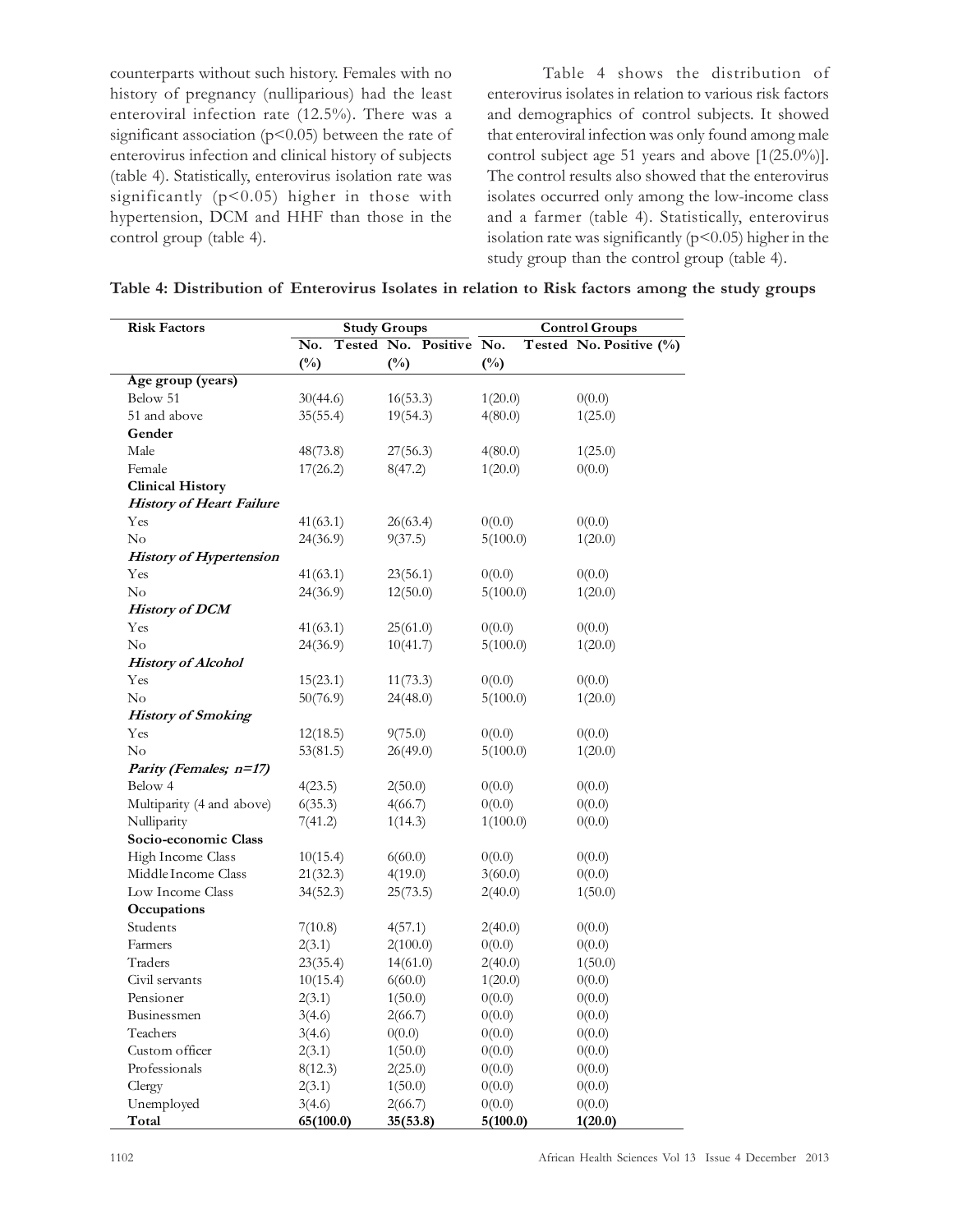#### **Discussion**

This study examined stool samples of hospital inpatients and outpatients with hypertension, Hypertensive heart failure (HHF), and dilated cardiomyopathy (DCM). Subjects with normal blood pressure were used as control. The study showed that enterovirus isolation rate was significantly  $(p<0.05)$  higher in those with hypertension, DCM and HHF than those in the control group. Among the enteroviruses isolated, echoviruses and Coxsackie-B5-viruses were the most implicated. Enteroviral infection is thought to be the most common cause of HHF and DCM leading to heart failure. Many studies have evaluated the role of enterovirus infections (particularly Coxsackieviruses B4 and B5) as environmental triggers of diseases. Several lines of evidence also suggested that enterovirus infections may be involved in the etiology of the dilated cardiomyopathy (DCM) leading to heart failure and hypertensive heart failures<sup>11-13, 29-31</sup>.

The pattern of distribution of each of the 10 identified NPEV serotypes differs in each of the 2 location studied with Coxsackie-B5-virus, Coxsackievirus A9, Echoviruses 1, 6, 9, 11, 12, 22 and 30, as well as, Polioviruses present in the 2 locations studied. Echoviruses 7, 9 and 30 were isolated only from patients in Ibadan. The findings of this present study suggest that enteroviruses are endemic in Nigeria and the frequency of occurrence among this patients studied is higher compare to other studies<sup>32</sup>-<sup>37</sup>. Previous study in Nigeria suggested that Coxsackievirus B infections have been associated with clinical manifestation of DCM and HHF<sup>4</sup>. Muir et al.<sup>30</sup> reported a significantly higher prevalence of enterovirus-specific IgM responses among patients with DCM.

The three most frequently occurring enterovirus serotypes which constitute 60.0% of the 30 NPEV typed and 50.0% of all the isolates were Echoviruses, Coxsackie-B-viruses and Coxsackievirus A9. Coxackie-B5-virus was found in the two study locations in Ibadan and Abeokuta. Echovirus-6 and 11 was also found in both locations. Statistically, enterovirus isolation rate was significantly (P<0.05) higher in the study group than the control group. Occurrence of echovirus-6 was also documented as localized in Spain<sup>38</sup>, while both echovirus-6 and 11 had been implicated in an outbreak of mixed enterovirus infections in Kansas City<sup>39</sup>. In a study by Li et al.<sup>11</sup>, nine of 14 myocardial samples from endemic DCM cases in China were positive for the enteroviral RNA. The isolation of echovirus 9 and 12 in this study deviates from the findings of Adejokun<sup>36</sup> who reported the absence of these two serotypes in their study.

The isolation of Enteroviruses in this study gives an indication that enteroviral infection may likely have a role in the etiology of the different diseases studied. Our finding is similar to the work of Antia<sup>40</sup> who found Coxsackievirus in the stool of one out of five children with DCM who later developed heart failure. It is also similar to Adejokun<sup>36</sup> who reported Coxsackie-B-virus, Coxackievirus A9, echovirus 6, 7 and 11 in patients who presented with DCM in Ibadan.

The study showed significant association between the enteroviral infection and the socioeconomic status of the subjects. The presence of these enteroviruses in the subjects were not surprising, it may have been probably due to over-crowding, poor sewage disposal and poor living standard notably in the two locations of study. The findings of this study also showed significant association (P<0.05) between enteroviral infection and clinical history of subjects. In keeping with others<sup>19,32,41-43</sup>, this study found frequency of enteroviral infections to be higher among subjects with DCM (63.4%) than hypertensives  $(40.0\%)$  and HHF $(25.0\%)$ , supporting a causative association in adults. Frequencies of the individual viruses have been highly variable. The differences in the frequency of occurrences of these isolates were also reported by previous studies<sup>14,23,36,43-46</sup>.

Our findings are comparable to that of Ferreira et al.<sup>29</sup> and Fujioka et al.<sup>45</sup> who isolated enteroviruses; Coxsackie-B-viruses and echovirus-1 from DCM patients. All these previous reports and our present findings support the enteroviral involvement (especially group B and group A Coxsackieviruses) in the aetiology of DCM and HHF<sup>11-13,29-31</sup>. Wojnicz *et al*.<sup>47</sup> reported that 18(40.0%) among patientswith left ventricle (LV) dysfunction demonstrated nonreplicative enterovirus. Wojnicz et al.<sup>47</sup> also reported that 10(56.0%) out of 18 patients with left ventricle (LV) dysfunction were found to have active viral replication. Why *et al.*<sup>32</sup> reported 34.0% prevalence of enteroviral infection among patients with idiopathic dilated cardiomyopathy (IDCM). A recent cross-sectional study has reported a much higher frequency of positive PCR for one or more viruses in patients with idiopathic LV dysfunction $21$  or LV diastolic dysfunction in the absence of myocarditis<sup>22</sup>.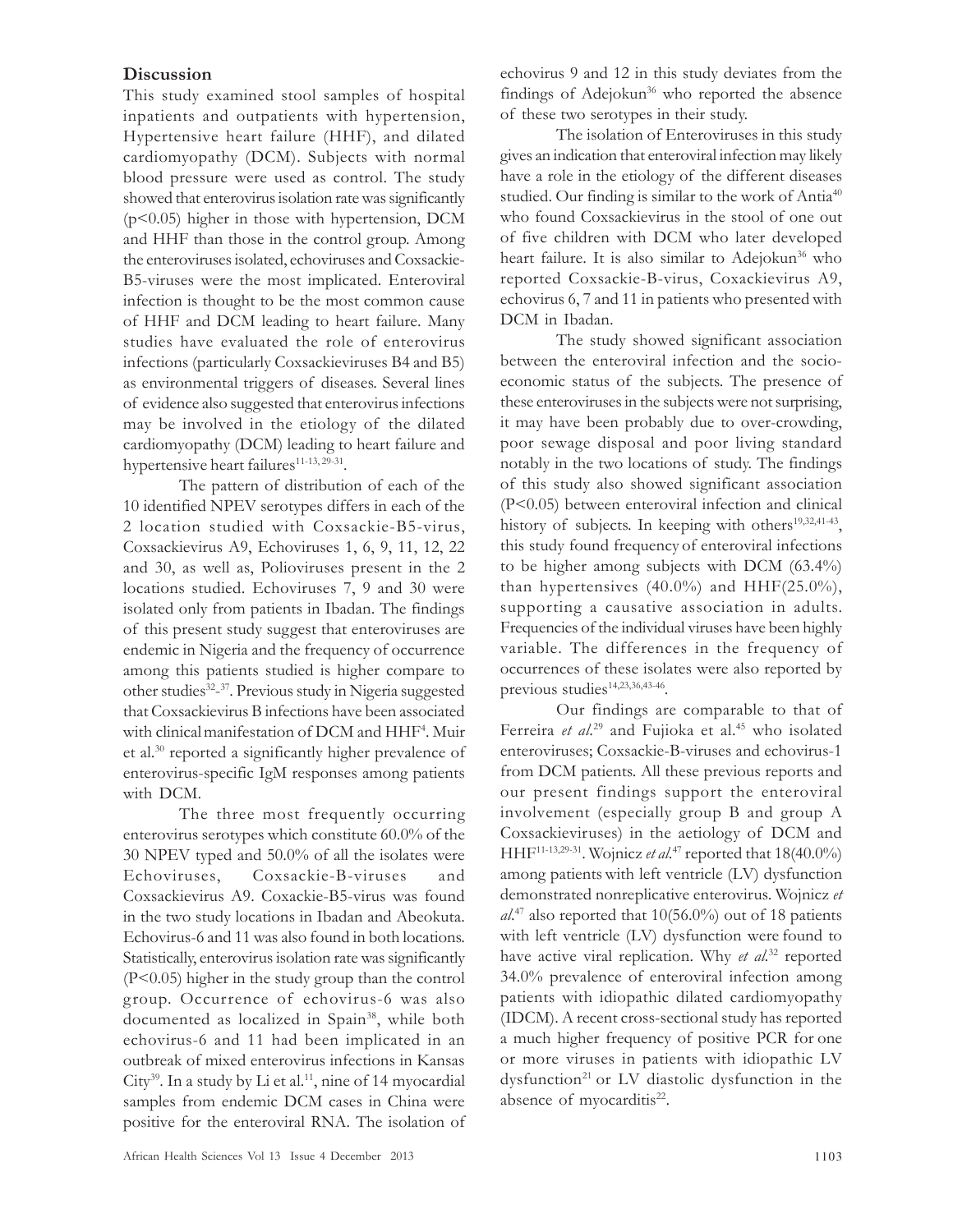# **Conclusion**

The higher frequency of echoviruses and Coxsackie-B5-viruses as well as the presence of other enteroviral serotypes in this study suggest the possible association of these viruses in the etiology of HHF and DCM patients as have been previously reported by earlier workers. Attention must be directed toward currently recognized cardiotropic viruses and remain alert to the possibility that other viruses are common cardiac pathogens. Thus, this study further confirms the continued circulation of NPEV among hypertensives, HHF and DCM patients in Nigeria.

# Acknowledgement

Our deep and sincere gratitude goes to all those who voluntarily participated in this study. The authors would like to thank management and staff of World Health Organization Regional Reference Laboratory for Polio, Department of Virology, College of Medicine, University of Ibadan for their support throughout the period of this study. Our gratitude also goes to the management and staff of Cardiology Unit, Department of Medicine, College of Medicine, University of Ibadan for their support throughout the period of this study. The support of the management and staff of Cardiology Unit, Department of Medicine, Federal Medical Centre, Abeokuta were also acknowledged. The excellent technical assistance of Dr. OG Oyero, Dr. MO Adewumi, Dr. Ochulor, Dr. (Mrs.) Enakpene, Dr. Bola Oyemankinde, Mr. E. Donbraye, Mr. O. Abidemi, Mr. Adeyemi, Mrs. OA Akanbi, Mrs Olufunke Oyero, Miss Olusola Oyetunde, Miss Olufunke Adewale, Mr. Tope Ogundiran and Mr. Oluwaseun Adedeji is sincerely acknowledged.

# References

- 1. Melnick JL. Enteroviruses: Polioviruses, coxsackieviruses, echoviruses and newer enteroviruses in: Fields virology. Fields BN, Knipe DM, Melnick JL, Chanock RM, Roizmann B, Shope RE (Ed.) New York: Raven press. 1985, 739-794
- 2. Modlin JF. Coxsackiviruses, echoviruses and newer enteroviruses in: Principles and practice of infectious diseases. Mandel GL, Bennett JE, Dolin R (Ed.). New York: Churchill Livingstone. 1995, 1620-1636
- 3. Falase AO, Fabiyi A, Odegbo-Olukoya OO. Coxsackie B viruses and heart muscle diseases

in Nigerian adults. Trop. Geog. Med 1978; 31; 237- 243.

- 4. Falase AO, Sekoni GA, Adenle AD. Dilated cardiomyopathy in young adult Africans, sequel to infections? African Journal of Medical Science 1982; 11: 1-5
- 5. Yoon JW. The roll of viruses and environmental factors in the induction of diabetes. Carr. Top Environ. Microbiology 1990; 164: 95-123
- 6. Shariff Mk, Hemtages R and Ciard M. Intrathecal Immune response in patients with the post-poliosyndrome. New England Journal of Medicine 1991; 325: 749-755.
- 7. Woodal CJ, Riding MH and Clements GB. Sequences specific for enteroviruses detected in spiral cord from patients with motor neurone disease. British Medical Journal 1994; 308; 1541- 1543
- 8. Clements Gb, Mcgarry F, Naim C. et al. The detection of enterovirus specific RNA in serum the relationship to chronic fatique. J. Med. Virol 1995; 45: 151-166
- 9. Pallansch MA, Roos RP. Enteroviruses: polioviruses, coxsackieviruses, echoviruses, and newer enteroviruses. In: Knipe Dm, Howley PM, Griffin DE, Lamb RA, Martin MA, Riozman B, Straus SE, editors. Fields virology. 4<sup>th</sup> ed. Philadelphia: Lippincott Williams & Wilkins, 2001; p723-775.
- 10. Baboonian C, Davies MJ, Booth JC, McKenna WJ. Coxsackie B viruses and human heart disease. Curr Top Microbiol Immunol 1997; 223:31–52.
- 11. Li Y, T Peng, Y Yang, C Niu, L Archard, and H Zhang. High prevalence of enteroviral genomic sequences in myocardium from cases of endemic cardiomyopathy (Keshan disease) in China. Heart 2000; 83(6): 696–701.
- 12. Andreoletti L, Bourlet T, Moukassa D, Rey L, Hot D, Li Y, Lambert V, et al. Enteroviruses can persist with or without active viral replication in cardiac tissue of patients with end-stage ischemic or dilated cardiomyopathy. J. Infect. Dis 2000; 182 (4), 1222–1227.
- 13. Chapman NM, KS Kim, KM Drescher, K Oka, S Tracy. 52 terminal deletions in the genome of a coxsackievirus B2 strain occurred naturally in human heart. Virology, 2008 (in press) YVIRO-04622; No. of pages: 12; 4C: 2
- 14. Magnani JW, Dec GW. Myocarditis: current trends in diagnosis and treatment. Circulation 2006; 113: 876–890.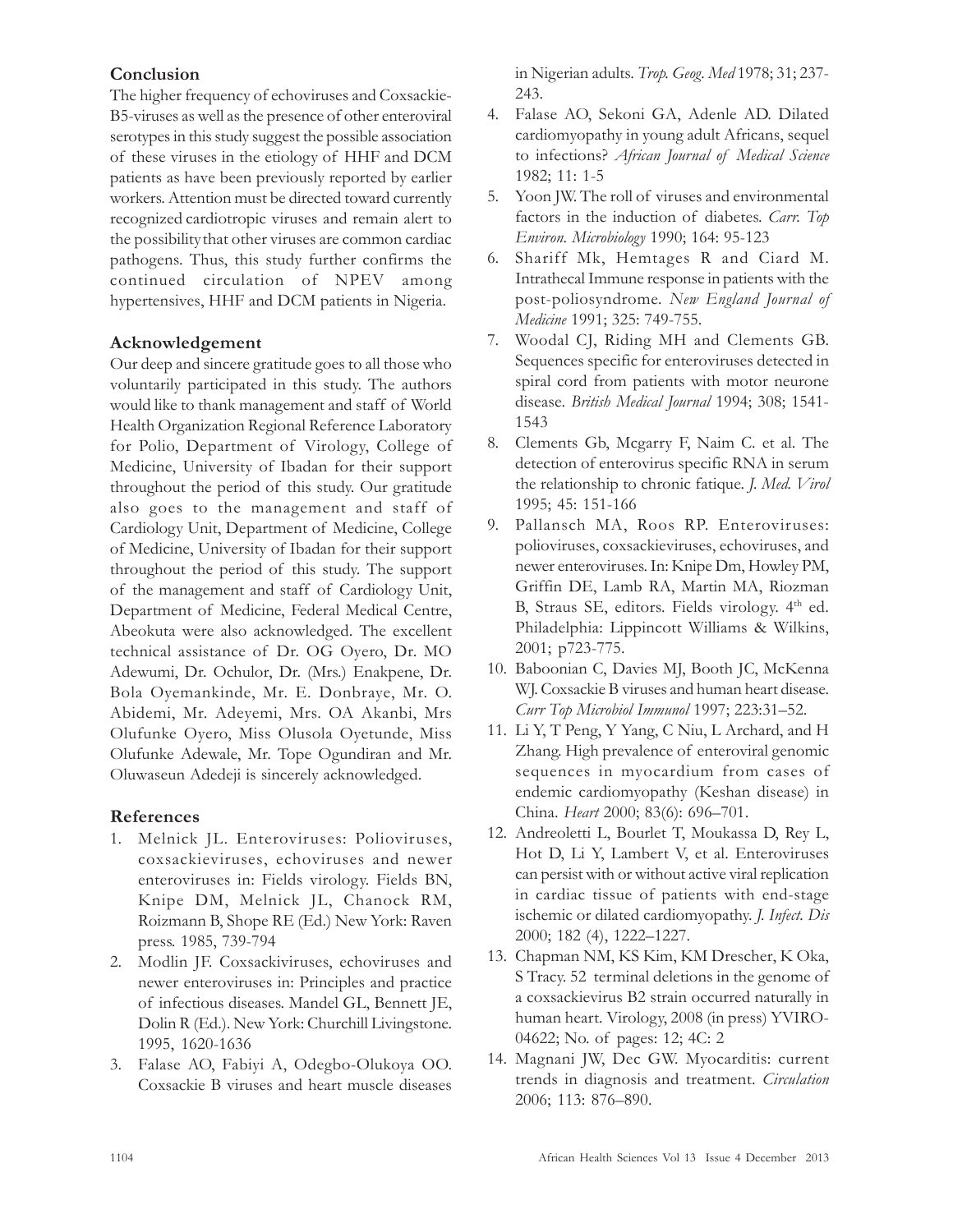- 15. Heymans S. Myocarditis and heart failure: need for better diagnostic, predictive, and therapeutic tools. European Heart Journal 2007; 28(11):1279- 1280
- 16. Mahrholdt H, Wagner A, Deluigi CC, Kispert E, Hager S, Meinhardt G, et al. Presentation, patterns of myocardial damage, and clinical course of viral myocarditis. Circulation 2006; 114:1581–1590.
- 17. Heymans S, Pauschinger M, De Palma A, Kallwellis-Opara A, Rutschow S, Swinnen M, et al. Inhibition of urokinase-type plasminogen activator or matrix metalloproteinases prevents cardiac injury and dysfunction during viral myocarditis. *Circulation* 2006; 114:565-573.
- 18. Maekawa Y, Ouzounian M, Opavsky MA, Liu PP. Connecting the missing link between dilated cardiomyopathy and viral myocarditis: virus, cytoskeleton, and innate immunity. Circulation, 2007; 115:5–8.
- 19. Caforio ALP, Calabrese F, Angelini A, Tona F, Vinci A, Bottaro S, Ramondo A, et al. A prospective study of biopsy-proven myocarditis: prognostic relevance of clinical and aetiopathogenetic features at diagnosis. Eur Heart Journal 2007; 28:1326–1333.
- 20. Pauschinger M, Doerner A, Kuehl U, Schwimmbeck PL, Poller W, Kandolf R, Schultheiss HP. Enteroviral RNA replication in the myocardium of patients with left ventricular dysfunction and clinically suspected myocarditis. Circulation 1999; 99: 889–895.
- 21. Kuhl U, Pauschinger M, Seeberg B, Lassner D, Noutsias M, Poller W, Schultheiss HP. Viral persistence in the myocardium is associated with progressive cardiac dysfunction. Circulation 2005a; 112:1965–1970.
- 22. Tschöpe C, Bock CT, Kasner M, Noutsias M, Westermann D, Schwimmbeck PL, et al. Heart Failure-High Prevalence of Cardiac Parvovirus B19 Infection in Patients With Isolated Left Ventricular Diastolic Dysfunction. Circulation 2005; 111:879-886.
- 23. Kuhl U, Pauschinger M, Noutsias M, Seeberg B, Bock T, Lassner D, Poller W, Kandolf R, Schultheiss HP. High prevalence of viral genomes and multiple viral infections in the myocardium of adults with 'idiopathic' left ventricular dysfunction. Circulation 2005b; 111:887–893.
- 24. Schiff GM, Sherwood JR. Clinical activity of pleconaril in an experimentally induced coxsackievirus A21 respiratory infection. J. Infect. Dis 2000; 181:20–26.
- 25. Romero JR. Pleconaril: a novel antipicornaviral drug. Expert Opin. Investig. Drugs 2001; 10:369-379.
- 26. Rotbart HA, Webster AD. Treatment of potentially life threatening enterovirus infections with pleconaril. *Clin. Infect. Dis* 2001; 32:228– 235.
- 27. Elfaitouri A, Nahla M, Jan Fohlman RA, Gun F, Go¨ran F, Lars M, Jonas B. Quantitative PCR-Enhanced Immunoassay for Measurement of Enteroviral Immunoglobulin M Antibody and Diagnosis of Aseptic Meningitis. Clinical and Diagnostic Laboratory Immunology 2005; 12(2): 235– 241
- 28. World Health Organization (WHO). Manual for the Virological Investigation of Poliomyelitis. Geneva, Switzerland: World Health Organization, 2004.
- 29. Ferreira Junior AG, Ferreira SMAG, Gomes MLC, Linhares ACT. Enteroviruses as a possible cause of myocarditis, pericarditis and dilated cardiomyopathy in Belum, Brazil. Brazilian Journal of Med. Biol. Res 1995; 28(8):869-874.
- 30. Muir P, F Nicholson, SJ Illavia, TS McNeil, JF Ajetunmobi, H Dunn, WG Starkey, KN Reetoo, N RB Cary, J Parameshwar, JE Banatvala. Serological and molecular evidence of enterovirus infection in patients with end-stage dilated cardiomyopathy. Heart 1996;76:243-249
- 31. Rey L, Valérie Lambert, Pierre Wattré, Laurent Andréoletti. Detection of enteroviruses ribonucleic acid sequences in endomyocardial tissue from adult patients with chronic dilated cardiomyopathy by a rapid RT-PCR and hybridization assay. Journal of Medical Virology
- $\mathbb{L}$ 2001; 64(2): 133–140
- 32. Why HJ, Meany BT, Richardson PJ, Olsen EG, Bowles NE, Cunningham L, Freeke CA, Archard LC. Clinical and prognostic significance of detection of enteroviral RNA in the myocardium of patients with myocarditis or dilated cardiomyopathy. Circulation 1994; 89: 2582–2589.
- 33. Omonayajo TB. Isolation and Identification of Enteroviruses in Non-Polio AFP in Nigeria. An M.Sc. Project in the Dept. of Virology, University of Ibadan, Nigeria, 2002; 96p
- 34. Honeyman, M. How robust is the evidence for viruses in the induction of type 1 diabetes? Current Opinion Immunology 2005; 17(6): 616-623.
- 35. Ajabaluku OV. Isolation of Coxsackieviruses from Hypertensive Patients with Heart Failure.

African Health Sciences Vol 13 Issue 4 December 2013 1105